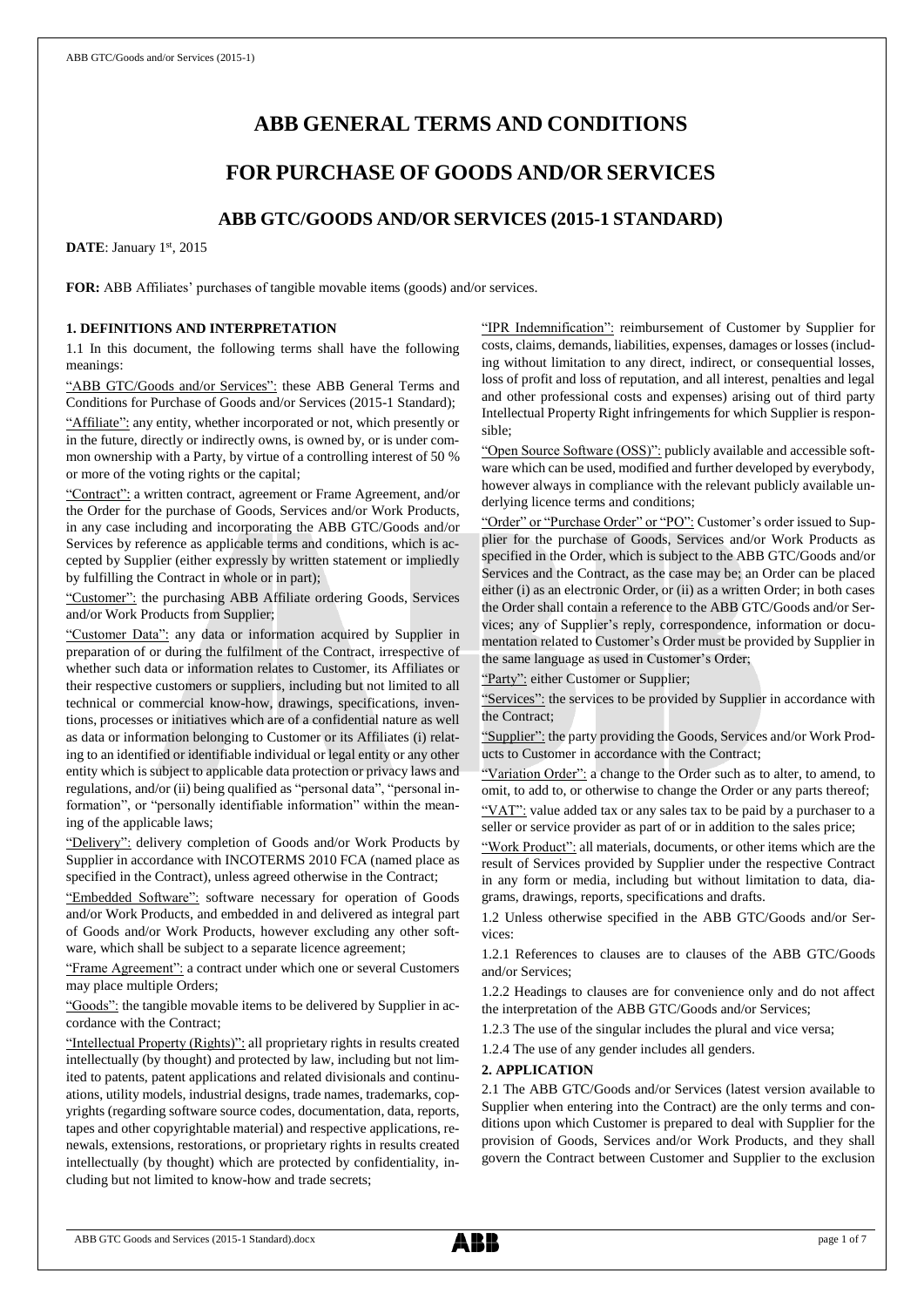of all other terms or conditions, except if and to the extent otherwise expressly agreed in writing between Customer and Supplier.

2.2 No terms or conditions endorsed upon, delivered with or contained in Supplier's quotations, acknowledgements or acceptances of Orders, specifications or similar documents will form part of the Contract, and Supplier waives any right which it otherwise might have to rely on such other terms or conditions.

2.3 Customer's Order may specify a limited time period for acceptance; after expiry of such time period without Supplier's acceptance, the Order shall no longer be binding on Customer.

2.4 Any amendments to the Contract, including the ABB GTC/Goods and/or Services, shall have no effect unless expressly agreed in writing and signed by duly authorised representatives of Customer and Supplier.

2.5 References in the ABB GTC/Goods and/or Services to any statute or statutory provision shall be construed as a reference to that statute or provision as in effect at the date when the Order was placed, unless decided otherwise by Customer.

## **3. SUPPLIER'S RESPONSIBILITIES**

3.1 Supplier shall deliver the Goods and/or Work Products and provide the Services:

3.1.1 in accordance with the applicable laws and regulations;

3.1.2 in accordance with the quality standards stated under Clause 9.1 and specified in the Contract;

3.1.3 free from defects and from any rights of third parties;

3.1.4 on the due date specified in the Contract;

3.1.5 in the quantity specified in the Contract;

3.1.6 in accordance with all specifications, specified materials, workmanship, and respective documentation;

3.1.7 in accordance with all Customer instructions, including but without limitation to its health, safety and environmental requirements and policies; and

3.1.8 fit for any particular purpose expressly or impliedly made known to Supplier in the Contract or, in absence thereof, fit for the purposes for which goods, work products, or services of the same description or the same or similar type would ordinarily be used.

3.2 Supplier shall not substitute or modify any of the materials contained in the Goods and/or Work Products, or used for provision of the Services, or make any changes to the design of the Goods and/or Work Products without Customer's prior written approval.

3.3 Supplier shall take care that the Goods and/or Work Products are contained or packaged in the manner usual for such Goods and/or Work Products or, where there is no such manner, in a manner adequate to preserve and protect the Goods and/or Work Products until Delivery.

3.4 Supplier shall submit invoices in an auditable form, complying with Supplier's and Customer's applicable local mandatory law, generally accepted accounting principles and the specific Customer requirements, containing the following minimum information: Supplier name, address and reference person including contact details (telephone, email etc.); invoice date; invoice number; Order number (same as stated in the Order); Supplier number (same as stated in the Order); address of Customer; quantity; specification of Goods, Services and/or Work Products supplied; price (total amount invoiced); currency; tax or VAT amount; tax or VAT number; Authorized Economic Operator and/or Approved Exporter Authorization number and/or other customs identification number, if applicable; payment terms.

3.5 Supplier shall invoice Customer separately from despatch of the Goods and/or Work Products and/or provision of the Services. Invoices shall be sent to the billing address specified in the Order.

3.6 Expenses not agreed in writing by Customer will not be reimbursed. 3.7 Services provided and charged on the basis of hourly rates require written confirmation of Supplier's time sheets by Customer. Supplier shall submit the respective time sheets to Customer for such confirmation in due time. Confirmation of the time sheet shall not be construed as acknowledgement of any claims. Customer shall not be obliged to pay invoices based on time sheets which are not confirmed in writing by Customer.

3.8 Customer may issue Variation Orders to Supplier to alter, amend, omit, add to, or otherwise change ordered Goods, Services and/or Work Products or parts thereof, and Supplier shall carry out all such reasonable Variation Orders. The Parties shall agree on the impact of the Variation Order on applicable prices. In case no such agreement on the price impact is reached within reasonable time, Supplier shall perform the Variation Order with the agreement that the impact on the price or possible compensation payments shall be calculated in accordance with the following principles and their hierarchical order: (i) agreed unit price list, (ii) lump sum to be agreed between the Parties, (iii) agreed cost plus profit margin basis or, (iv) as a combination of these methods. If the agreed unit price list does not cover the subject matter of the Variation Order, an additional price list used for similar goods, services and/or work products shall be agreed by the Parties and added to the existing unit price list. Supplier shall not postpone or delay the performance of a Variation Order on the grounds of dispute, or that the Variation Order is subject to acceptance by Supplier, or agreeing to the value amount, or extension of time. Variation Orders requested by Supplier shall only become effective after express written confirmation by Customer.

3.9 In no event Supplier shall suspend or delay the Delivery of any Goods and/or Work Products or the provision of any Services to Customer. In the event of Force Majeure Clause 16 shall apply.

3.10 Supplier shall hire in its own name all employees required to effectively provide the Goods, Services and/or Work Products, who shall not, under any circumstances, act as Customer's employees.

3.11 Supplier assumes full and exclusive responsibility for any accident or occupational disease occurred to its employees and its subcontractors in relation to the provision of the Goods, Services and/or Work Products.

3.12 Supplier shall be solely and exclusively responsible for any claims and/or lawsuits filed by its employees and/or subcontractors, and shall, without any limitations, defend, indemnify and hold Customer harmless from and against any claim, proceeding, action, fine, loss, cost and damages arising out of or relating to any such claims and/or lawsuits, and any noncompliance with legislation, regulations, codes of practice, guidance and other requirements of any relevant government or governmental agency applicable to Supplier, its employees or subcontractors, and Supplier shall compensate Customer for all losses and expenses whatsoever resulting therefrom. Supplier undertakes to voluntarily and at its own cost appear in court, if requested by Customer, acknowledging its status as sole and exclusive employer, and to provide Customer with any and all requested documentation and information necessary to ensure proper legal defence of Customer in court. The preceding sentence shall not apply if and to the extent the liability or damage was caused by Customer's gross negligence or intentional act.

3.13 Customer is authorized to make any payments due to Supplier's employees and subcontractors performing Services, or providing Goods and/or Work Products under the Contract, in order to avoid lawsuits, liens or encumbrances. Such payments may be made through withholding Supplier's credits, through offsetting or in any other way. Supplier shall provide any support requested by Customer with regard to such payments and indemnify Customer for any payments made.

## **4. CUSTOMER'S RESPONSIBILITIES**

4.1 In consideration of the Goods and/or Work Products delivered, or the Services provided by Supplier in accordance with the Contract, Customer shall pay to Supplier the purchase price stated in the Contract

ABB GTC Goods and Services (2015-1 Standard).docx page 2 of 7

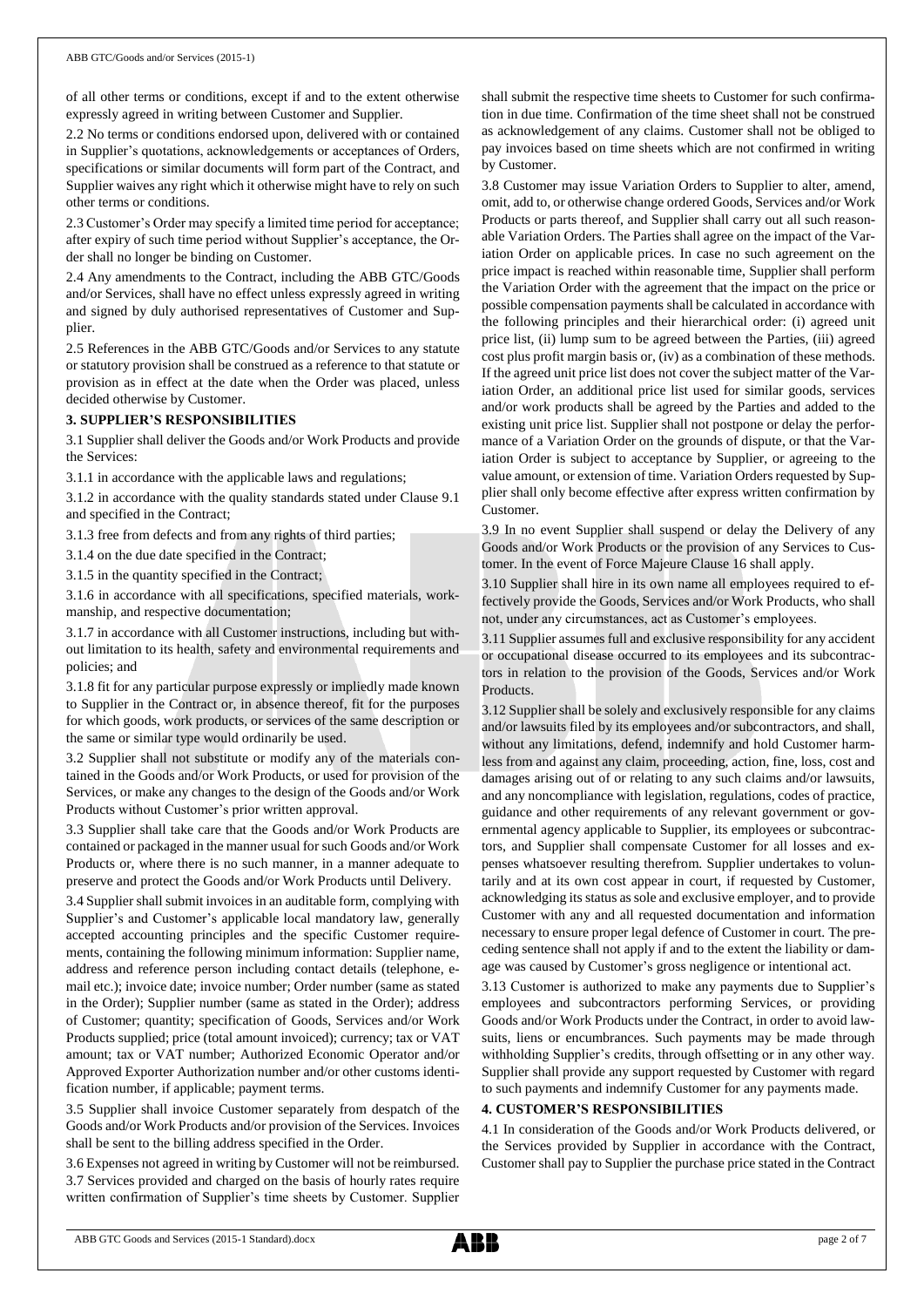within the agreed payment terms provided the invoice fulfils the requirements of Clauses 3.4 and 3.5. In the event that the payment terms are determined by mandatory applicable law, such terms shall prevail.

4.2 If Goods and/or Work Products delivered or Services provided are subject to inspection, testing, or acceptance by Customer and/or its authorised representatives, no payments shall become due before the results of such inspection, testing, or acceptance are available and confirm that the Goods, Services and/or Work Products conform with the Contract and with any specifications and/or patterns supplied or advised by Customer to Supplier.

4.3 Customer reserves the right to set off such amount owed to Supplier, or withhold payment for Goods, Services and/or Work Products not provided in accordance with the Contract.

### **5. DELIVERY, PERFORMANCE OF SERVICES**

5.1 Unless agreed otherwise in the Contract, the Goods and/or Work Products shall be delivered in accordance with INCOTERMS 2010 FCA, to the place defined in the Contract, or, if no such place has been defined, to Customer's place of business.

5.2 The Services shall be provided at the place specified in the Contract, or, if no such place has been specified, at Customer's place of business.

5.3 Supplier shall deliver latest at the time of acceptance of the Contract the following minimum information (unless where explicitly not required by Customer): Order number, date of Order, number of packages and contents, the customs tariff numbers of the country of consignment, and the countries of origin for all Goods and/or Work Products to be delivered. For controlled Goods, Services and/or Work Products, the relevant national export control numbers must be indicated and, if the Goods, Services and/or Work Products are subject to U.S. export regulations, the U.S. Export Control Classification Numbers (ECCN) or classification numbers of the International Traffic In Arms Regulations (ITAR) must be specified. Proofs of preferential origin as well as conformity declarations and marks of the country of consignment or destination are to be submitted without being requested; certificates of origin upon request. Supplier shall state the accurate and complete Order number disclosed to Customer on all invoices (in particular but not limited to commercial, pro forma or customs invoices). Supplier shall be fully liable for all damages resulting from a breach of this obligation, in particular but not limited to damages for delay.

5.4 The Goods and/or Work Products shall be delivered, and Services shall be provided during Customer's business hours unless otherwise requested by Customer.

5.5 Upon Delivery, Supplier (or its appointed carrier) shall provide Customer, together with a delivery note, any other required export and import documents not mentioned in Clause 5.3. In the event that Customer has approved partial delivery, such delivery note shall also include the outstanding balance remaining to be delivered.

5.6 Ownership (title) of the Goods and/or Work Products shall pass to Customer at Delivery, except if agreed otherwise in writing. To the extent that the Goods and/or Work Products contain Embedded Software, ownership (title) regarding such Embedded Software shall not be passed to Customer, however Customer and all users shall have a worldwide, irrevocable, perpetual, transferable, non-exclusive, royaltyfree right to use the Embedded Software as an integral part of such Goods and/or Work Products or for servicing either of them. In the event the Embedded Software or any part thereof is owned by a third party, Supplier shall be responsible for obtaining the respective software licences necessary from the third party before Delivery to comply with its obligations under the Contract.

### **6. ACCEPTANCE**

6.1 Customer shall not be deemed to have accepted any Goods, Services and/or Work Products until it has had reasonable time to inspect or test them following Delivery or, in case a defect in the Goods, Services and/or Work Products was not reasonably detectable during the

inspection, within a reasonable time period after such defect has become apparent. Any obligation of Customer to inspect the Goods, Services and/or Work Products, shall be limited to quantity and type, and visible defects or damages resulting from transport.

6.2 The Parties may agree on a certain acceptance procedure, in which case acceptance shall be subject to Customer's explicit written acceptance statement. Supplier shall inform Customer in writing within a reasonable time period in advance when the Goods, Services and/or Work Products are ready for inspection, testing, or acceptance.

6.3 If any Goods, Services and/or Work Products do not comply with Clause 3 (Supplier's Responsibilities), or are otherwise not in conformity with the Contract, then, without limiting any other right or remedy that Customer may have under Clause 10 (Remedies), Customer may reject the Goods, Services and/or Work Products and/or request replacement by Goods, Services and/or Work Products conforming with the Contract or recover all payments made to Supplier.

### **7. DELAY**

If the Delivery of Goods and/or Work Products or the provision of Services does not comply with the agreed date(s) then, without prejudice to any other rights which it may have, Customer shall have the right to: 7.1 terminate the Contract in whole or in part;

7.2 refuse any subsequent delivery of the Goods and/or Work Products, or provision of Services which Supplier attempts to make;

7.3 recover from Supplier any expenditure reasonably incurred by Customer in obtaining the Goods, Services and/or Work Products in substitution from another supplier;

7.4 claim damages for any additional costs, loss or expenses incurred by Customer which are reasonably attributable to Supplier's failure to deliver the Goods and/or Work Products, or to provide the Services on the agreed date; and

7.5 claim additional compensation for liquidated damages as agreed in the Contract.

## **8. INSPECTION**

8.1 Supplier shall allow Customer and/or its authorised representatives during Supplier's business hours to (i) inspect the Goods and/or Work Products, and Supplier's manufacturing units upon providing reasonable notice, and/or request test samples of the respective Goods and/or Work Products, or any parts or materials thereof, and/or (ii) inspect the provision of the Services, and/or (iii) test the Goods and/or Work Products, or parts thereof.

8.2 If the results of such inspection or tests cause Customer to be of the opinion that the Goods, Services and/or Work Products do not conform or are unlikely to conform with the Contract or with any agreed specifications, including all specified material, workmanship and the like, documentation and quality requirements, or are not performed in accordance with generally accepted practices, procedures and standards of the respective industry, Customer shall inform Supplier and Supplier shall without undue delay take such action as is necessary to ensure conformity with the Contract. In addition Supplier shall carry out necessary additional inspection or testing at Supplier's own cost whereby Customer shall be entitled to attend.

8.3 Notwithstanding any inspection or tests by Customer, Supplier shall remain fully responsible for compliance of the Goods, Services and/or Work Products with the Contract. This applies whether or not Customer has exercised its right of inspection and/or testing and shall not limit Supplier's obligations under the Contract. For the avoidance of doubt, inspection or testing of Goods, Services and/or Work Products by Customer shall in no event exempt Supplier from or limit Supplier's warranties or liability in any way.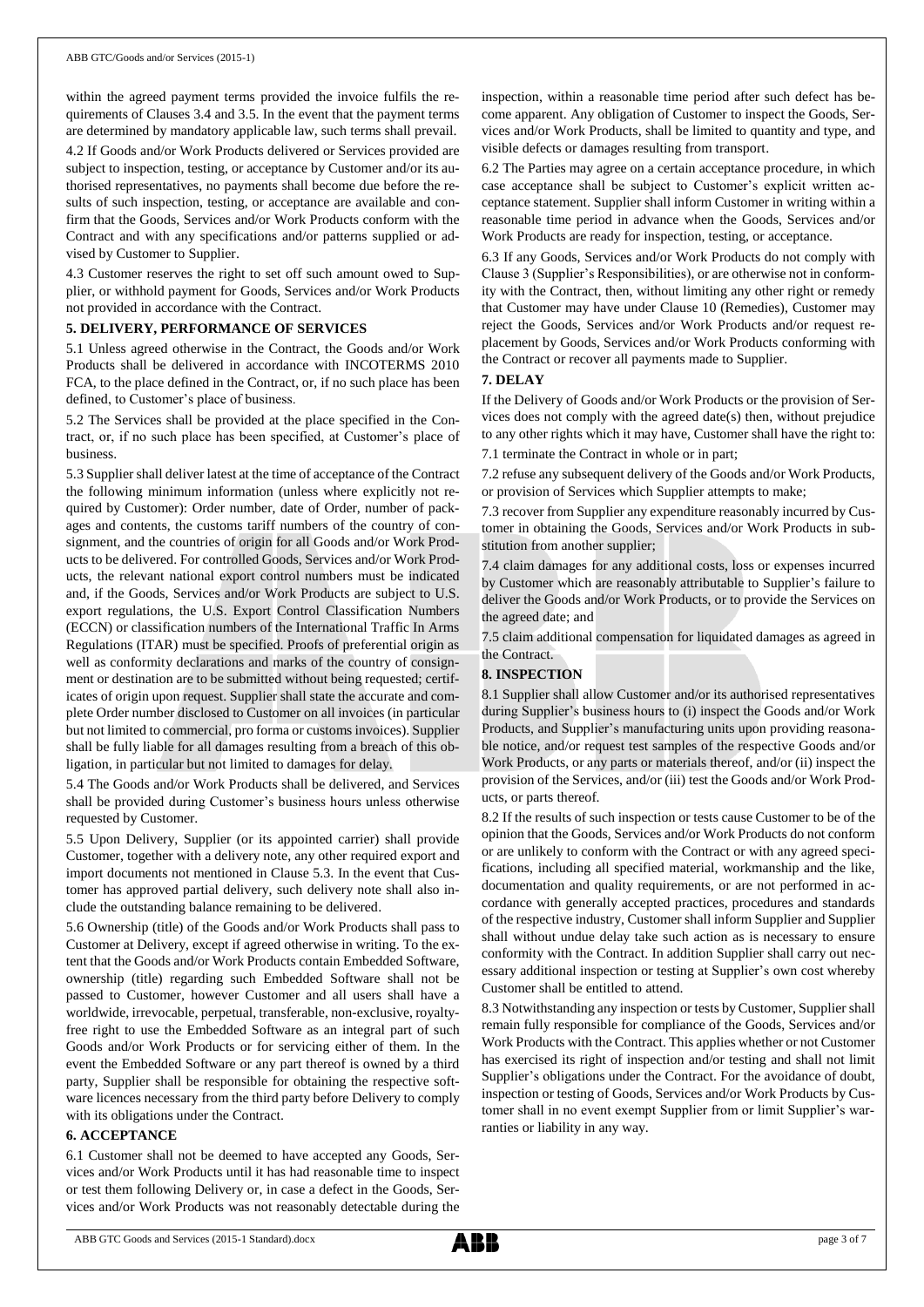### **9. WARRANTY**

9.1 Supplier warrants that the Goods, Services and/or Work Products: 9.1.1 comply with the Contract, including all specifications, specified material, workmanship and the like, documentation and quality requirements, or in absence thereof are provided or performed in accordance with generally accepted practices, procedures and standards of the respective industry, and are fit for the purposes for which goods, services or work products of the same description or the same or similar type would ordinarily be used, and keep the functionality and performance as expected by Customer according to Supplier's information, documentation and statements;

9.1.2 are fit for any particular purpose expressly or impliedly made known to Supplier in the Contract;

9.1.3 are new and unused at the date of Delivery;

9.1.4 are free from defects and rights of third parties;

9.1.5 possess the qualities which Supplier has held out to Customer as a sample or model; and

9.1.6 comply with Clause 12 (Compliance, Integrity).

9.2 Unless otherwise agreed in the Contract, the warranty period shall be twenty four (24) months from Delivery of Goods and/or Work Products, or the acceptance of the Services.

9.3 In case of non-compliance with the warranties provided under this Clause 9, Customer shall be entitled to enforce the remedies provided in Clause 10 (Remedies) hereunder.

### **10. REMEDIES**

10.1 In case of breach of any warranty under Clause 9 (Warranty) or if Supplier otherwise fails to comply with any of the terms of the Contract, Customer shall give notice in writing to Supplier of such breach and provide Supplier an opportunity to remedy it. If Supplier has not successfully remedied such breach within forty eight (48) hours of receiving such Customer notification or within such other remedy period agreed in writing between the Parties, Customer shall be entitled to any one or more of the following remedies at its own discretion and at Supplier's expense:

10.1.1 to give Supplier another opportunity to carry out any additional work necessary to ensure that the Contract is fulfilled;

10.1.2 to carry out (or to instruct a third party to carry out) any additional work necessary to make the Goods, Services and/or Work Products comply with the Contract;

10.1.3 to obtain prompt repair or replacement of the defective Goods, Services and/or Work Products by Goods, Services and/or Work Products conforming with the Contract without defects;

10.1.4 to refuse any further Goods, Services and/or Work Products, but without exemption from Supplier's liability for the defective Goods, Services and/or Work Products provided by Supplier;

10.1.5 to claim such damages as may have been sustained by Customer as a result of Supplier's breaches of the Contract;

10.1.6 to terminate the Contract; in such event Customer shall have no obligation to compensate Supplier for the already provided but unpaid parts of the Goods, Services and/or Work Products, and Supplier shall be obliged to pay back to Customer any remuneration received from Customer for the Goods, Services and/or Work Products, and to take back the Goods and/or Work Products at Supplier's own cost and risk.

10.2 In the event that Clauses 10.1.1, 10.1.2 or 10.1.3 apply, the entire warranty period of Clause 9.2 shall be restarted.

10.3 The rights and remedies available to Customer and contained in the Contract are cumulative and are not exclusive of any rights or remedies available at law or in equity.

## **11. INTELLECTUAL PROPERTY**

11.1 Supplier hereby grants Customer, or undertakes to procure that Customer is granted, a worldwide, irrevocable, perpetual, transferable, non-exclusive, royalty-free licence to use the Intellectual Property Rights in the Goods, including Embedded Software, if any.

11.2 Supplier assigns herewith to Customer full ownership rights in and to any Intellectual Property in the Work Products arising from the Services for the full duration of such rights, wherever in the world enforceable. Supplier further agrees to execute, upon Customer's request and at its cost, all further documents and assignments and do all such further things as may be necessary to perfect Customer's ownership title to the Intellectual Property or to register Customer as owner of the Intellectual Property with any registry, including but not limited to governmental registration authorities or private registration organisations.

11.3 The Intellectual Property Rights in any Work Products created by or licensed to Supplier prior to the respective Contract or outside of such Contract, and any subsequent modifications to the same ("Pre-Existing Works") will remain vested in Supplier or the respective third party owner. To the extent that Pre-Existing Works are embedded in any Work Products delivered by Supplier, Customer and its Affiliates shall have a worldwide, irrevocable, perpetual, transferable, non-exclusive, royalty-free licence to use the Pre-Existing Works as part of such Work Products, including the right to further improve, develop, market, distribute, sublicense, exploit or otherwise use the Work Products containing such Pre-Existing Works. Supplier shall not be prevented or restricted from using its own know-how or its Pre-Existing Works in the course of providing the Services.

11.4 In the event the Embedded Software contains or uses Open Source Software, Supplier must specify and inform Customer in writing and prior to Delivery about all Open Source Software implemented into or used by the Embedded Software. In the event that Customer does not approve any Open Source Software components contained in or used by the Embedded Software, Supplier agrees to replace or substitute at its own cost the affected Open Source Software component(s) contained in or used by the Embedded Software with software of at least the same quality and functionality and which is accepted by Customer. 11.5 In the event that the Goods and/or Work Products (and/or the Embedded Software) delivered, or Services provided infringe any third party Intellectual Property Rights, Supplier shall, notwithstanding anything provided to the contrary or otherwise contained in the Contract, provide IPR Indemnification to Customer. The IPR Indemnification does not limit any further compensation rights of Customer. Supplier's obligation to indemnify Customer as provided under this Clause shall not apply if and to the extent the liability or damage was caused by Customer's own pre-existing Intellectual Property Rights contributed to, or implemented into the Goods, Services and/or Work Products.

11.6 If any infringement claim is made against Customer, Supplier shall at its cost, but at Customer's discretion (i) procure for Customer the right to continue using the Goods, Services and/or Work Products; (ii) modify the Goods, Services and/or Work Products so that they cease to be infringing; or (iii) replace the Goods, Services and/or Work Products so that they become non-infringing.

11.7 In the event Supplier cannot fulfil the measures requested by Customer under Clause 11.6, Customer shall be entitled to terminate the Contract and to reclaim all sums which Customer has paid to Supplier thereunder. In any event, Customer may claim compensation in accordance with Clause 11.5 for any costs, losses or damages incurred whatsoever.

#### **12. COMPLIANCE, INTEGRITY**

12.1 Supplier shall provide the Goods, Services and/or Work Products in compliance with all relevant legislation, laws, rules, regulations, and codes of practice, guidance and other requirements of any relevant government or governmental agency. To the extent that such regulations are advisory rather than mandatory, the standard of compliance to be achieved by Supplier shall be in compliance with the generally accepted best practice of the relevant industry.

12.2 Supplier and its subcontractors must comply with the ABB Lists of Prohibited and Restricted Substances and with the reporting and other requirements regarding Conflict Minerals made available under **[www.abb.com](http://www.abb.com/) – Supplying – Material Compliance** or otherwise and

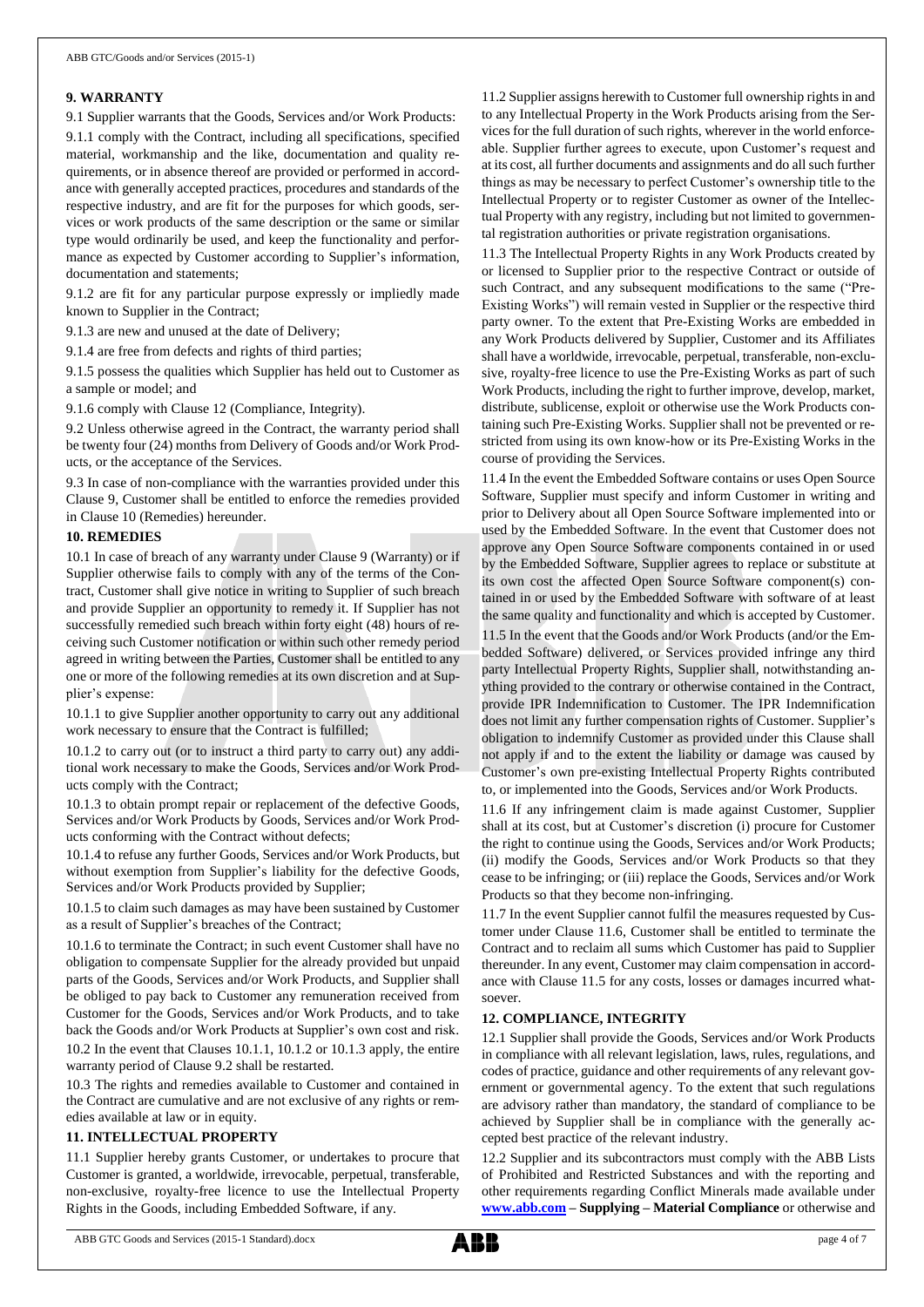shall provide Customer with respective documents, certificates and statements if requested. Any statement made by Supplier to Customer (whether directly or indirectly, e. g. where applicable via the ABB Supplier Registration and Pre-Qualification System) with regard to materials used for or in connection with the Goods, Services and/or Work Products will be deemed to be a representation under the Contract.

12.3 Supplier represents and warrants that it is knowledgeable with, and is and will remain in full compliance with all applicable trade and customs laws, regulations, instructions, and policies, including, but not limited to, securing all necessary clearance requirements, proofs of origin, export and import licenses and exemptions from, and making all proper filings with appropriate governmental bodies and/or disclosures relating to the provision of services, the release or transfer of goods, hardware, software and technology to non U.S. nationals in the U.S., or outside the U.S., the release or transfer of technology and software having U.S. content or derived from U.S. origin software or technology.

12.4 No material or equipment included in or used for the Goods, Services and/or Work Products shall originate from any company or country listed in any relevant embargo issued by the authority in the country where the Goods, Services and/or Work Products shall be used or an authority otherwise having influence over the equipment and material forming part of the Goods, Services and/or Work Products. If any of the Goods, Services and/or Work Products are or will be subject to export restrictions, it is Supplier's responsibility to promptly inform Customer in writing of the particulars of such restrictions.

12.5 Both Parties warrant that each will not, directly or indirectly, and that each has no knowledge that the other Party or any third parties will, directly or indirectly, make any payment, gift or other commitment to its customers, to government officials or to agents, directors and employees of each Party, or any other party in a manner contrary to applicable laws (including but not limited to the U. S. Foreign Corrupt Practices Act and, where applicable, legislation enacted by member states and signatories implementing the OECD Convention Combating Bribery of Foreign Officials), and shall comply with all relevant laws, regulations, ordinances and rules regarding bribery and corruption. Nothing in the Contract shall render either Party or any of its Affiliates liable to reimburse the other for any such consideration given or promised.

12.6 Supplier herewith acknowledges and confirms that Supplier has received a copy of ABB's Code of Conduct and ABB's Supplier Code of Conduct or has been provided information on how to access both ABB Codes of Conduct online under **[www.abb.com/Integrity](http://www.abb.com/Integrity)**. Supplier is obliged and agrees to perform its contractual obligations in accordance with both ABB Codes of Conduct, including but without limitation to all employment, health, safety and environmental requirements specified therein.

12.7 ABB has established the following reporting channels where Supplier and its employees may report suspected violations of applicable laws, policies or standards of conduct: Web portal: **[www.abb.com/In](http://www.abb.com/Integrity)[tegrity](http://www.abb.com/Integrity) – Reporting Channels**; telephone and mail address: specified on this Web portal.

12.8 Any violation of an obligation contained in this Clause 12 shall be a material breach of the Contract. Either Party's material breach shall entitle the other Party to terminate the Contract with immediate effect and without prejudice to any further right or remedies under such Contract or applicable law.

12.9 Notwithstanding anything to the contrary contained in the Contract, Supplier shall, without any limitations, indemnify and hold harmless Customer from and against any liabilities, claim, proceeding, action, fine, loss, cost or damages arising out of or relating to any such violation of the above mentioned obligations and the termination of the Contract, or arising from export restrictions concealed by Supplier. With respect to export restrictions solely attributable to Customer's use of the Goods, Services and/or Work Products, the now said commitment shall only apply to the extent Supplier has knowledge of or reasonably should have been aware of such use.

## **13. CONFIDENTIALITY, DATA SECURITY,**

## **DATA PROTECTION**

## 13.1 Supplier shall:

13.1.1 Unless otherwise agreed in writing, keep in strict confidence all Customer Data and any other information concerning Customer's or its Affiliates' business, its products and/or its technologies which Supplier obtains in connection with the Goods, Services and/or Work Products to be provided (whether before or after acceptance of the Contract). Supplier shall restrict disclosure of such confidential material to such of its employees, agents or subcontractors or other third parties as need to know the same for the purpose of the provision of the Goods, Services and/or Work Products to Customer. Supplier shall ensure that such employees, agents, subcontractors or other third parties are subject to and comply with the same obligations of confidentiality as applicable to Supplier and shall be liable for any unauthorized disclosures;

13.1.2 Apply appropriate safeguards, adequate to the type of Customer Data to be protected, against the unauthorised access or disclosure of Customer Data and protect such Customer Data in accordance with the generally accepted standards of protection in the related industry, or in the same manner and to the same degree that it protects its own confidential and proprietary information – whichever standard is higher. Supplier may disclose confidential information to "Permitted Additional Recipients" (which means Supplier's authorised representatives, including auditors, counsels, consultants and advisors) provided always that such Permitted Additional Recipients sign with Supplier a confidentiality agreement with terms substantially similar hereto or, where applicable, are required to comply with codes of professional conduct ensuring confidentiality of such information;

13.1.3 Not (i) use Customer Data for any other purposes than for providing the Goods, Services and/or Work Products, or (ii) reproduce the Customer Data in whole or in part in any form except as may be required by the respective contractual documents, or (iii) disclose Customer Data to any third party, except to Permitted Additional Recipients or with the prior written consent of Customer;

13.1.4 Install and update at its own costs required adequate virus protection software and operating system security patches for all computers and software utilized in connection with providing the Goods, Services and/or Work Products;

13.1.5 Inform Customer without delay about suspicion of breaches of data security or other serious incidents or irregularities regarding any Customer Data.

13.2 Supplier agrees that Customer shall be allowed to provide any information received from Supplier to any Affiliate of Customer. Supplier shall obtain in advance all necessary approval or consent for Customer to provide such information to Customer's Affiliates if such information is confidential for any reason or subject to applicable data protection or privacy laws and regulations.

13.3 In case the type of Customer Data affected is particularly sensitive and therefore, according to Customer's opinion, requires a separate confidentiality and non-disclosure agreement, Supplier agrees to enter into such agreement. The same applies with regard to data privacy topics which are not covered by this Clause 13 and which may require a separate data processing agreement according to applicable laws and regulations.

13.4 The obligations under this Clause 13 exist for an indefinite period of time and therefore shall survive the expiration or termination of the Contract for any reason.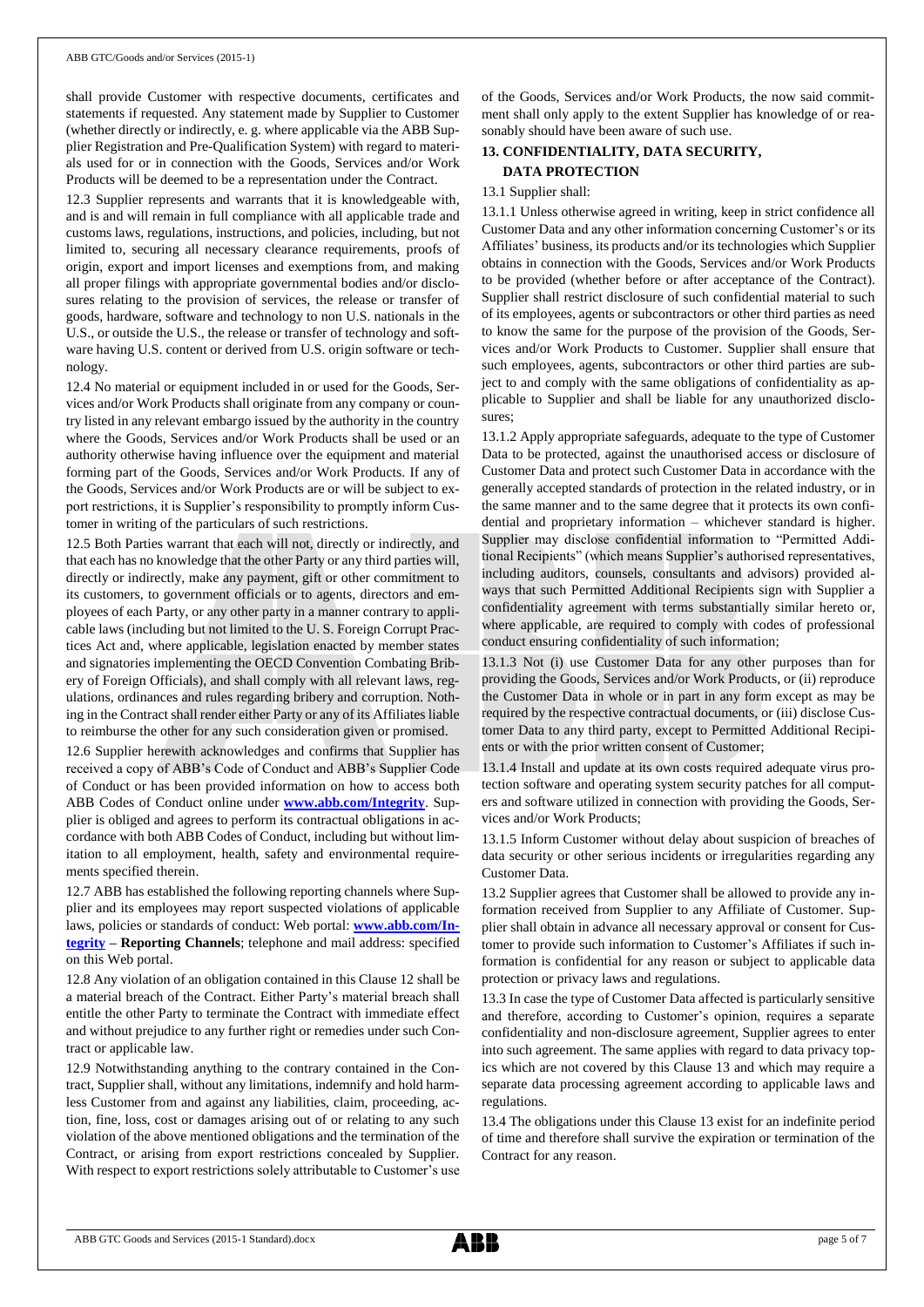### **14. LIABILITY AND INDEMNITY**

14.1 Without prejudice to applicable mandatory law or unless otherwise agreed between the Parties, Supplier shall compensate/indemnify Customer for/from all damages and losses in connection with the Goods, Services and/or Work Products (i) for Supplier's breaches of the Contract and (ii) for any claim made by a third party (including employees of Supplier) against Customer in connection with the Goods, Services and/or Work Products, except for IPR Indemnification for which Clause 11 (Intellectual Property) exclusively applies, and in all cases to the extent that the respective liability, loss, damage, injury, cost or expense was caused by, relates to or arises from the Goods, Services and/or Work Products provided by Supplier and/or its subcontractors. Upon Customer's request Supplier shall defend Customer against any third party claims.

14.2 Supplier shall be responsible for the control and management of all of its employees, its suppliers and/or subcontractors, and it shall be responsible for the acts, defaults, negligence or obligations of any of its employees, suppliers and/or subcontractors, its agents, servants or workmen as fully as if they were the acts, defaults, negligence or obligations of Supplier.

14.3 The provisions of this Clause 14 shall survive any performance, acceptance or payment pursuant to the Contract and shall extend to any substituted or replacement Goods, Services and/or Work Products provided by Supplier to Customer.

14.4 Supplier shall maintain in force, and upon request provide evidence of, adequate liability insurance and statutory worker's compensation/employer's liability insurance with reputable and financially sound insurers. Nothing contained in this Clause 14 shall relieve Supplier from any of its contractual or other legal liabilities. The insured amount cannot be considered nor construed as limitation of liability.

14.5 Customer reserves the right to set off any claims under a Contract against any amounts owed to Supplier.

### **15. TERM AND TERMINATION**

15.1 A Contract between the Parties may be terminated for convenience in whole or in part by Customer upon giving Supplier thirty (30) calendar days written notice. In such event Customer shall pay to Supplier the value of the already delivered but unpaid parts of the Goods, Services and/or Work Products provided and proven direct costs reasonably incurred by Supplier for the not yet provided and unpaid Goods, Services and/or Work Products, however in no event more than the agreed price for the Goods, Services and/or Work Products under the respective Contract. No further compensation shall be due to Supplier. Compensation for any expenditures made with regard to Goods, Services and/or Work Products not yet provided shall be expressly excluded.

15.2 In the event of Supplier's breach of the Contract, Customer shall be entitled to terminate the Contract if Supplier fails to take adequate action to remedy a breach within 48 hours as requested by Customer in accordance with Clause 10.1. In such event, Customer shall have no obligation to compensate Supplier for the already delivered but unpaid parts of the Goods, Services and/or Work Products provided and Supplier shall be obliged to pay back to Customer any remuneration received from Customer for the Goods, Services and/or Work Products and to take back the Goods and/or Work Products at its (Supplier's) own cost and risk.

15.3 Customer shall have the right to terminate the Contract with immediate effect forthwith by notice in writing to Supplier in the event that an interim order is applied for or made, or a voluntary arrangement approved, or a petition for a bankruptcy order is presented or a bankruptcy order is made against Supplier or any circumstances arise which entitle the court or a creditor to appoint a receiver, administrative receiver or administrator or to present a winding-up petition or make a winding-up order or other similar or equivalent action is taken against or by Supplier by reason of its insolvency or in consequence of debt.

15.4 Upon termination Supplier shall immediately and at Supplier's expense safely return to Customer all respective Customer property (including any Customer Data, documentation, and retransfer/transfer of applicable Intellectual Property) and Customer information then in Supplier's possession or under Supplier's control and provide Customer with the complete information and documentation about the already supplied Goods, Services and/or Work Products or the respective parts thereof.

### **16. FORCE MAJEURE**

16.1 Neither Party shall be liable for any delay in performing or for failure to perform its obligations under a Contract if the delay or failure results from an event of "Force Majeure". For clarification, Force Majeure means an event that was not foreseeable by the affected Party at the time of execution of the respective Contract, is unavoidable and outside the reasonable control of the affected Party, and for which the affected Party is not responsible, provided such event prevents the affected Party from performing its obligations under the respective Contract despite all reasonable efforts, and the affected Party provides notice to the other Party within five (5) calendar days from occurrence of the respective event of Force Majeure.

16.2 If an event of Force Majeure occurs which exceeds thirty (30) calendar days, either Party shall have the right to terminate the relevant Contract forthwith by written notice to the other Party without liability to the other Party. Each Party shall use its reasonable endeavours to minimise the effects of any event of Force Majeure.

### **17. ASSIGNMENT AND SUBCONTRACTING**

17.1 Supplier shall neither assign, nor subcontract, transfer, nor encumber the Contract, nor any parts thereof (including any monetary receivables from Customer) without prior written approval of Customer.

17.2 Customer may at any time assign, transfer, encumber, subcontract or deal in any other manner with all or any of its rights under the Contract to any of its own Affiliates.

#### **18. NOTICES**

Any notice shall be given by sending the same by registered mail, courier, fax or by e-mail to the address of the relevant Party as stated in the Contract or to such other address as such Party may have notified in writing to the other for such purposes. E-mail and fax expressly require written confirmation issued by the receiving Party. Electronic read receipts may not under any circumstances be deemed as confirmation of notice. Electronic signatures shall not be valid, unless expressly agreed in writing by the Parties.

### **19. WAIVERS**

Failure to enforce or exercise, at any time or for any period, any term of the Contract does not constitute, and shall not be construed as, a waiver of such term and shall not affect the right later to enforce such term or any other term herein contained.

#### **20. GOVERNING LAW AND DISPUTE SETTLEMENT**

20.1 The Contract (including, but not limited to the ABB GTC/Goods and/or Services) shall be governed by and construed in accordance with the laws of the country (and/or the state, as applicable) of Customer's legal registration, however under exclusion of its conflict of law rules and the United Nations Convention on International Sale of Goods.

20.2 For domestic dispute resolution matters, whereby Customer and Supplier are registered in the same country, any dispute or difference arising out of or in connection with the Contract, including any question regarding its existence, validity or termination or the legal relationships established thereby, which cannot be settled amicably, shall be submitted to the jurisdiction of the competent courts at Customer's place of registration, unless other courts or arbitration are agreed in writing between the Parties.

20.3 For cross border dispute resolution matters whereby Customer and Supplier are registered in different countries, unless agreed otherwise in writing between the Parties, any dispute or difference arising out of or in connection with the Contract, including any question regarding its